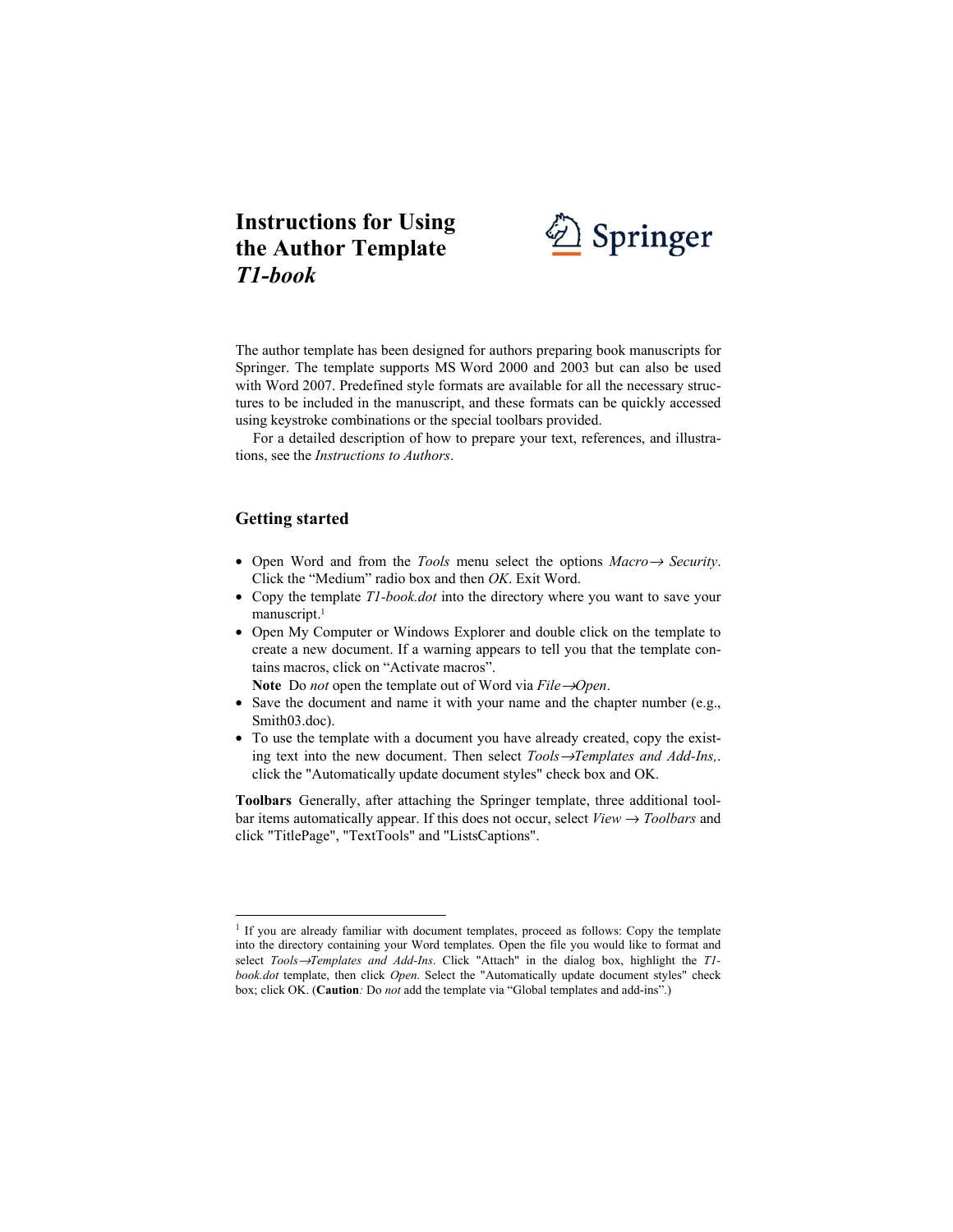## **Toolbars**

The special toolbars consist of buttons for the available style elements in the template. To use one of these styles, simply click the relevant toolbar button either before or after entering text. The style will then be assigned to the paragraph that currently has the cursor in it. The descriptions below show you how each of these elements can be used.

| <b>Style</b>         | <b>Key stroke</b>    | <b>On RETURN</b><br>will follow 2 | How to use                                                                                                                                                                                                                                                                          |
|----------------------|----------------------|-----------------------------------|-------------------------------------------------------------------------------------------------------------------------------------------------------------------------------------------------------------------------------------------------------------------------------------|
| Page Setup           | Chap. Title Subtitle | Author Affiliation   Abstract     | Acknowledgments<br>Index Entry Create Index<br>ToC                                                                                                                                                                                                                                  |
| Page Setup           |                      |                                   | The <b>Page Setup</b> button automatically in-<br>stalls the type area                                                                                                                                                                                                              |
| Chap. Title          |                      | Standard para-<br>graph           | Title of chapter/contribution                                                                                                                                                                                                                                                       |
| <title></title>      |                      |                                   | Note If the chapters are numbered, please<br>insert the chapter number and then a "blank<br>space" without a period before the chapter<br>title                                                                                                                                     |
| Subtitle             |                      | Author                            | Subtitle of chapter/contribution                                                                                                                                                                                                                                                    |
| Author               |                      | Affiliation                       | Names of authors on the chapter title page                                                                                                                                                                                                                                          |
| Affiliation          |                      | Standard                          | Author addresses on the chapter title page                                                                                                                                                                                                                                          |
| Abstract             |                      | Standard                          | Chapter abstract                                                                                                                                                                                                                                                                    |
| Acknowledg-<br>ments |                      | Standard                          | Acknowledgments of people, grants, funds,<br>etc. which should be placed before the refer-<br>ence list                                                                                                                                                                             |
| <b>ToC</b>           |                      |                                   | On clicking this button; a table of contents<br>with headings down to level 3 is automati-<br>cally created                                                                                                                                                                         |
| <b>Index Entry</b>   | $Alt+Shift+X$        |                                   | In order to indicate which terms should be<br>included in the index, select the relevant<br>word and then click the <b>Index Entry</b> button.<br>The term now appears as a main entry in the<br>"Mark Index Entry" dialog box. Click<br>"Mark" to save the term as an index entry. |
|                      |                      |                                   | If the term you have selected is a subentry,<br>you will need to copy it into the "Subentry"<br>box and type in the main term under "Main<br>Entry". Then click "Mark".                                                                                                             |
|                      |                      |                                   | Note: Never click "Mark All"; otherwise all<br>incidences of the word that has been se-<br>lected will be included in the index.                                                                                                                                                    |
| Create Index         |                      |                                   | On clicking the Create Index button, the<br>index is automatically created                                                                                                                                                                                                          |

 $2$  Click on another button to use a different style.

 $\overline{a}$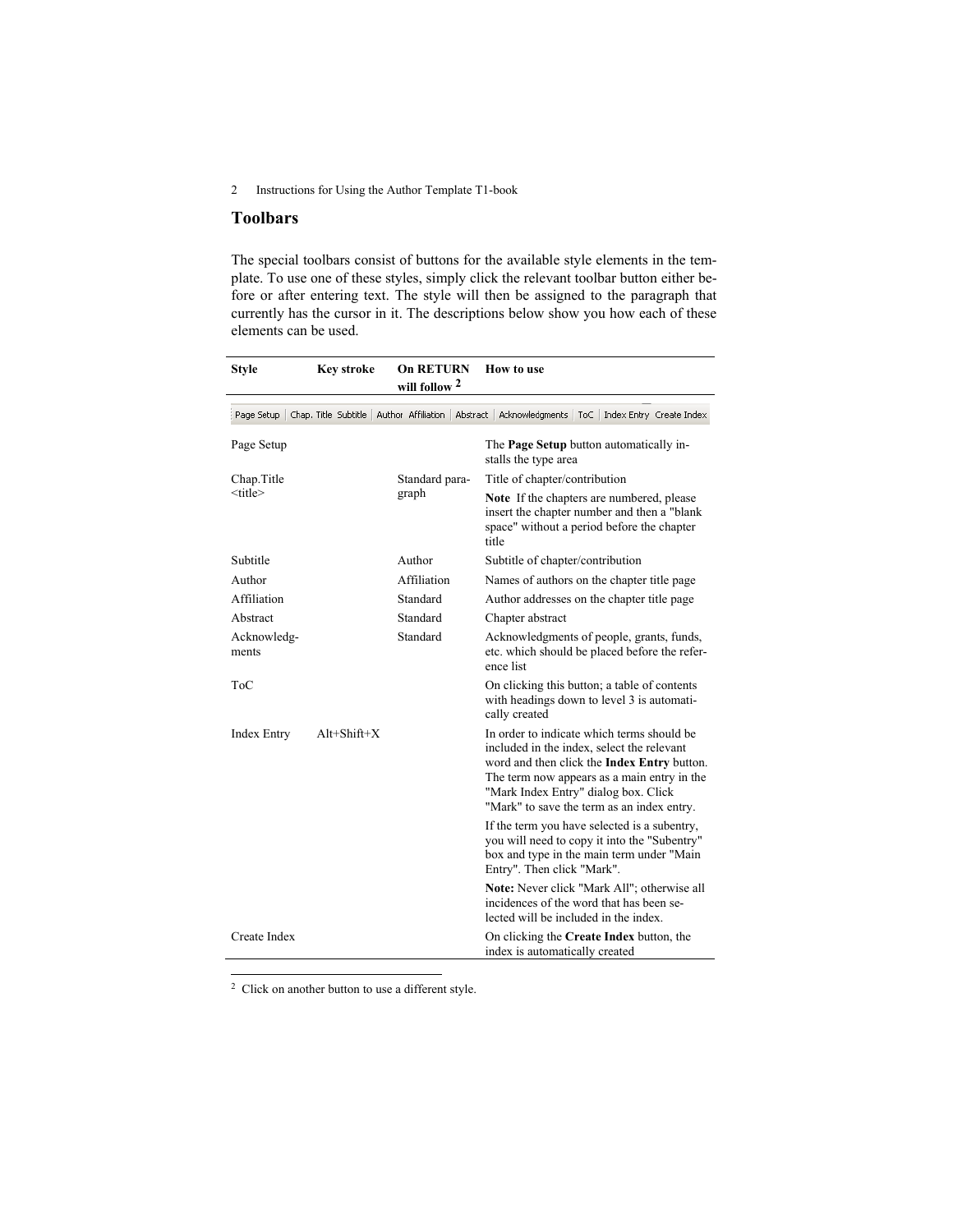| <b>Style</b>                                                       | Key stroke                        | <b>On RETURN</b><br>will follow <sup>2</sup> | <b>How to use</b>                                                                                                                                                                                                                                                                                |
|--------------------------------------------------------------------|-----------------------------------|----------------------------------------------|--------------------------------------------------------------------------------------------------------------------------------------------------------------------------------------------------------------------------------------------------------------------------------------------------|
|                                                                    | H1 H2 H3 H4 H5 Run-in 1 Run-in 2  |                                              | NoFormat Line Space   畺   匵   辷 <sup>+</sup> 三 社   Footnote   <b>[ ]</b> References                                                                                                                                                                                                              |
| H1–H5<br>$\leq$ heading $1-5$                                      | $Ctrl + Shift + 1,$<br>2, 3, 4, 5 | Standard                                     | First to fifth level of headings in the chapter.<br>Note For numbered headings, please insert<br>the heading number and then a "blank<br>space", without a period, before the heading                                                                                                            |
| Run-in $1-2$<br><run-in head-<br="">ing <math>1,2</math>)</run-in> | $Ctrl+Shift+6,$<br>7              | Standard                                     | First and second level of paragraph head-<br>ings. After writing the text of the heading,<br>insert two blank spaces and press the No-<br><b>Format</b> button $(Ctrl + Spacebar)$ before<br>continuing with the text to eliminate any<br>special formatting for the rest of the para-<br>graph. |
| Line space                                                         |                                   |                                              | Inserts a 6-pt line space before the line in<br>which the cursor is located.                                                                                                                                                                                                                     |
| $<$ pla>                                                           | $Ctrl + Shift + Y$                | Standard                                     | Non-indented text paragraph. This format<br>will appear automatically if you press<br>RETURN at the end of a heading                                                                                                                                                                             |
| <standard></standard>                                              | $Ctrl + Shift + V$                | Standard                                     | Standard paragraph (first line indented) of<br>running text                                                                                                                                                                                                                                      |
| <bullet item=""></bullet>                                          | $Ctrl + Shift + O$                | <b>Bullet Item</b>                           | Displayed lists with bullets                                                                                                                                                                                                                                                                     |
| <num-<br>bered Item&gt;</num-<br>                                  | Ctrl+Shift+N                      | Numbered<br>Item                             | Displayed lists with numbers                                                                                                                                                                                                                                                                     |
| <subitem></subitem>                                                | $Ctrl + Shift + S$                | Subitem                                      | Sublist with dashes                                                                                                                                                                                                                                                                              |
| Footnote                                                           | $Alt+F$                           |                                              | Inserts a footnote. The footnotes will be<br>numbered automatically and inserted to the<br>end of the page                                                                                                                                                                                       |
|                                                                    | $Alt+R$                           |                                              | Use for reference citations in the text with<br>numbers in square brackets. The button in-<br>serts the brackets and places the cursor be-<br>tween them so that only the reference num-<br>ber needs to be entered                                                                              |
| References                                                         | $Ctrl + Shift + R$                | References                                   | Entries in the reference list. For numbered<br>reference lists, please insert the numbers as<br>normal text and do not use the WinWord list<br>function                                                                                                                                          |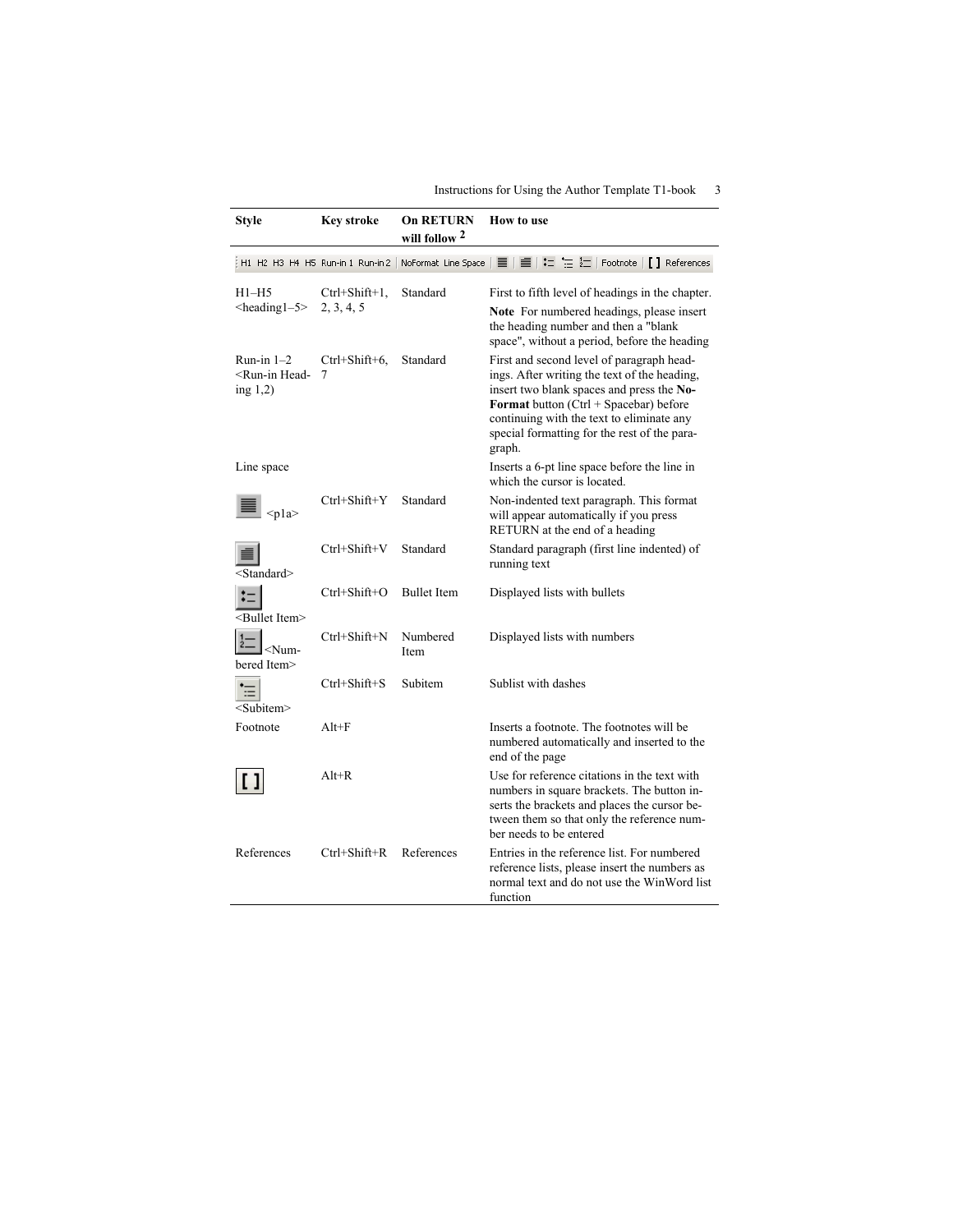| <b>Style</b>                                      | <b>Key stroke</b>                        | <b>On RETURN</b><br>will follow <sup>2</sup> | How to use                                                                                                                                                                            |
|---------------------------------------------------|------------------------------------------|----------------------------------------------|---------------------------------------------------------------------------------------------------------------------------------------------------------------------------------------|
|                                                   | Equation   Box   Quotation   Table Title |                                              | 급드 글• 봄   '받' Table Footnote Format Table   Graphic Figure Legend                                                                                                                     |
| Equation                                          | $Alt + E$                                | Standard                                     | Displayed equation. Press the Tab key, then<br>insert the equation, which will be centered.<br>To insert the equation number, press Tab<br>again. Number the equations consecutively. |
| <b>Box</b><br>$\leq$ Important $\geq$             | $Alt+B$                                  | <b>Box</b><br><important></important>        | For setting off important information.                                                                                                                                                |
| Ouotation                                         | $Alt+O$                                  | Standard                                     | For displayed quotations (small print)                                                                                                                                                |
| <b>Table Title</b><br><tablelegend></tablelegend> | $Alt+T$                                  |                                              | Inserts the word "Table". Only the table<br>number and the heading, need to be entered                                                                                                |
|                                                   |                                          |                                              | Opens a "Table Insert" dialog box allowing<br>you to specify the number of rows and col-<br>umns you need                                                                             |
|                                                   |                                          |                                              | Adds a row above the cursor position. / De-<br>letes the row in which the cursor is located                                                                                           |
| m                                                 |                                          |                                              | Adds a column to the left of the cursor posi-<br>tion. / Deletes the column in which the cur-<br>sor is located                                                                       |
| Table Foot-                                       |                                          |                                              | For table footnotes                                                                                                                                                                   |
| note<br><tablenotes></tablenotes>                 |                                          |                                              |                                                                                                                                                                                       |
| Format Table                                      |                                          |                                              | Formats the table according to Springer's<br>layout style                                                                                                                             |
| Graphic                                           |                                          |                                              | Opens the "Insert Picture" dialog box so that<br>you can place the figures near to the citation<br>in the text                                                                        |
|                                                   |                                          |                                              | Note: In addition to the embedded pictures,<br>please supply your figures as separate files.                                                                                          |
| Figure Legend                                     | $Alt+L$                                  |                                              | Inserts the word "Fig". Only the figure num-<br>ber and the caption need to be entered                                                                                                |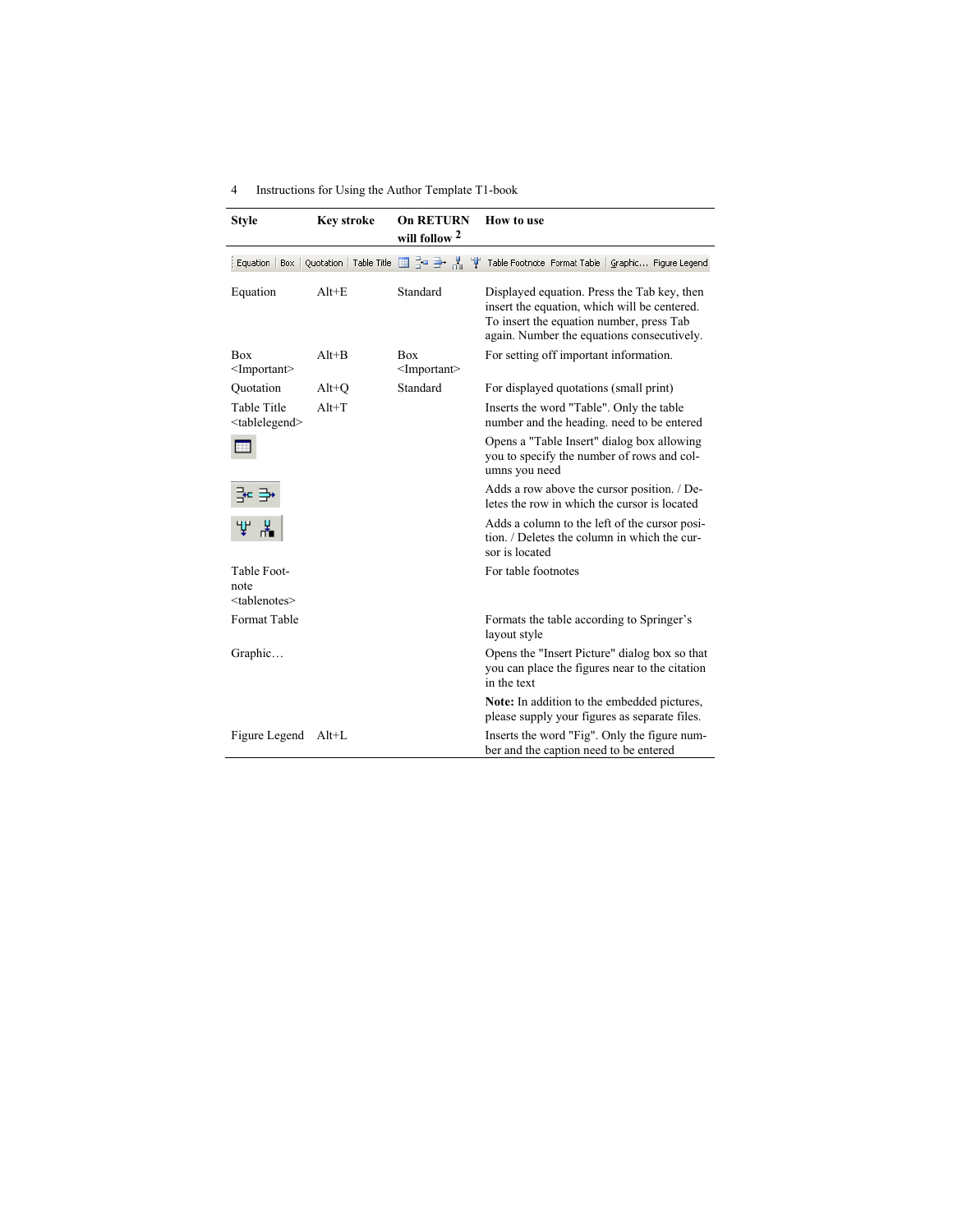## **Additional Functions for Advanced Users**

#### **Inserting Running Page Headers**

- Choose *View*→ *Header and Footer* and delete any existing headers and footers as well as page numbers.
- Remove any existing section breaks (manual page breaks are acceptable).
- Choose *Tools*→ *Macros,* select either RunHeadsMono (for monographs) or RunHeadsContrib (for contributed books and proceedings) and click "Run".

**Note** For aesthetic reasons, the chapter opening page has no header.

#### **Preparing Page Numbers**

- Deactivate the formatting marks by clicking the **¶** button in the "Standard" toolbar, then work through the chapters consecutively:
- Open Chap. 1 and make a note of the number of the last page.
- Open Chap. 2.
- Choose *View→ Header and Footer*, click the **formal** button and insert the (oddnumbered) page that Chap. 2 should begin with in the dialog box under "Page numbering, Start at".
- Make a note of the last page number of Chap. 2.
- Open Chap. 3 (03.doc).
- etc.

#### **Creating a Table of Contents or Index for the Complete Book**

- Open a new file and attach the document template.
- Ensure that formatting marks such as paragraph marks etc. are shown on screen. If not, click the  $\P$  button to display the formatting marks.
- Choose *Tools*→ *Macros,* select TocField, and click "Run". The following entry appears:  $\{ RD \ c:\ \}$
- Now enter the file name of the first chapter and the path as follows: { RD drive:\\directory\\subdirectory (where applicable)\\file name.file name extension}.

*Example:* { RD c:\\manuscripts\\Springerbook\\01.doc}.

**Note** Do not use file or folder names with blanks, e.g., "My documents".

- Copy the entry for the first chapter into the next line, and enter the path for the next chapter etc.:
	- { RD c:\\manuscripts\\Springerbook\\01.doc}
	- { RD c:\\manuscripts\\Springerbook\\02.doc}
	- { RD c:\\manuscripts\\Springerbook\\03.doc}
- Click the **ToC** or **Create Index** button and the table of contents or the index for the complete book is automatically created.

**Note** If you make subsequent modifications to individual chapters causing changes to the text and page numbering, you will need to alter the table of contents accordingly. To do so, select the entire table of contents/index and press F9.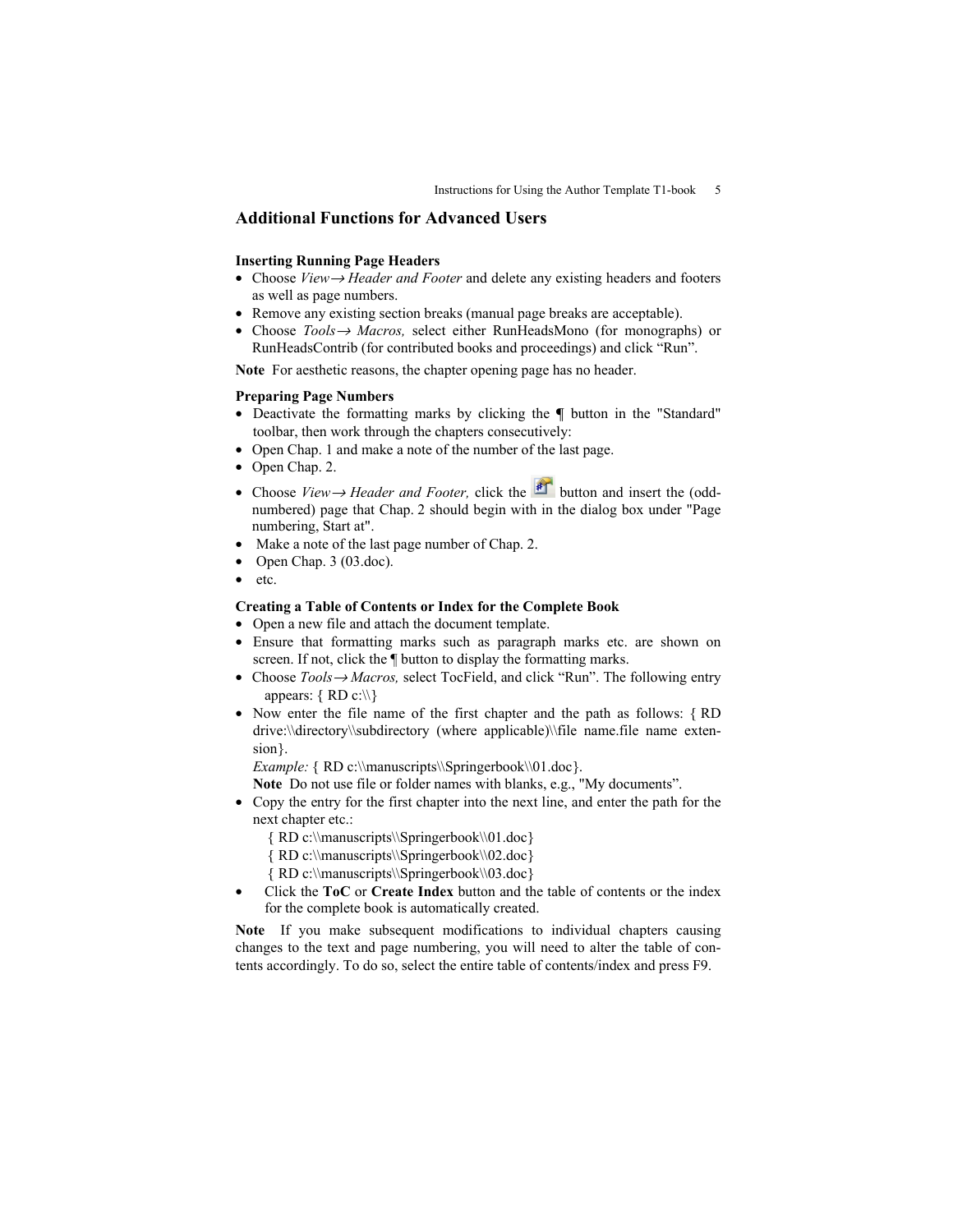## **FAQs**

#### **The toolbar buttons do not function**

- Choose the menu point *Templates and Add-ins* from the *Tools* menu.
- Click "Attach" in the dialog box, navigate to and select the required template, click "Open".
- Ensure the box 'automatically update document style' has been checked on, then click *OK***.**
- This problem can also occur if the document template is added to the global templates. In such cases, select *Templates and add-ins*, delete the document template from the *Global templates and add-ins* window, and attach it as described above.

#### **The document template macros are not activated**

If the document template macros have not been activated, proceed as follows:

- From the *Tools* menu choose *Macro*→*Security* and click in the 'middle level entry' box.
- If a warning appears indicating that the file contains macros, click "Activate macros".

## **When saving, the program asks if changes to the document template should be saved**

This occurs when individual template formatting has been modified. In this case, under no circumstances should the changes be saved to the document template.

#### **Special characters are not properly displayed**

Reformatting of running text, in which special characters such as Greek letters have been entered into via the keyboard, can cause these characters to disappear. In order to avoid this problem, always insert special characters to your document from the menu point *Insert*→*Symbol.* In the Symbol dialog box select the required character.

## **The ToC function does not work**

- Choose: *Insert*→ *References*→ *Index and Tables*…→ *Table of Contents*→ *Options.*
- Check the box "Style Template".
- Delete all entries in the list.
- Then match title and heading levels as follows: title→level 1, heading1→ level 2, heading2→level 3.
- Click OK.